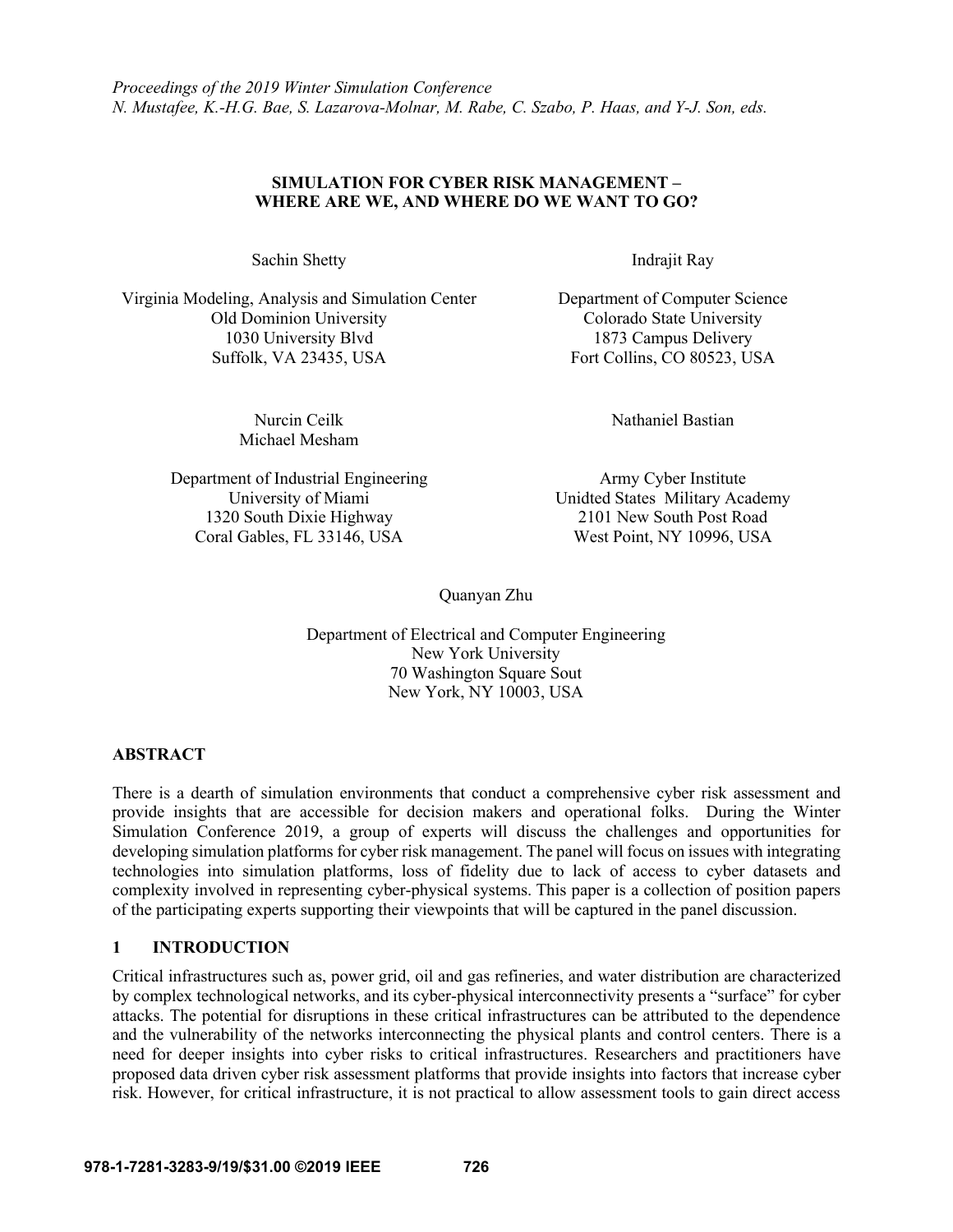to mapping and collecting information on the cyber infrastructure. Simulation platforms provide a safe and practical means to gain insights about cyber risk to critical infrastructure without impacting operational resilience.

However, there is a dearth of simulation platforms for cyber risk management that can provide quantitative insights into the operational resilience and development of an cyber defense remediation plan. It is highly unlikely to gain direct access to data from operational environments. Instead, a simulation environment that characterizes the impact of exploiting attack surfaces in cyber environments would be applicable and provide useful quantifiable risk metrics which can be useful for decision support systems and eventually help formulate an informed mitigation plan.

The paper is organized as follows. Section 2 provides the opportunities and challenges in developing simulation platforms for cyber risk management. Section 3 presents the need to develop hybrid simulation platforms for critical infrastructure risk assessment. Section 4 presents challenges posed by adversarial machine learning in developing trusted simulation environments for cyber risk assessment. Section 5 describes the advantages of using game theoretic based models for cyber risk management. Finally, in Section 6 we conclude.

## **2 SIMULATION FOR CYBER RISK MANAGEMENT (NURCIN CELIK AND MICHAEL MESHAM)**

### **2.1 Position Statement**

Cyber risk management is a fast pace and complex field, requiring autonomous real-time decision capabilities. To achieve this, intelligent and adaptive systems incorporate simulation to become capable of evaluating a multitude of possible system configurations to determine which is most effective for a given investment level.

### **2.2 Detailed Description**

The overarching goal of the governing body is to improve the system's situational awareness, threat assessments, and allocation of resources. However, all simulations face a similar resources constraint in terms of memory, processing power, and battery life (Kim and Mosse, 2008). These resources ultimately determine the computation and execution time necessary for a simulation to be performed (Celik at al. 2010) as well as its resultant accuracies.

While simulation continues to advance as the state of the art, further refinement is necessary. Simulation continues to race against the clock to deliver accurate results in a timely manner for the data to update. With cyber risk management, time is particularly limited due to the consistently changing cyber environment and speed of attacks. The computation and execution time is determined by the number of runs necessary to reach the desired fidelity. Each run in a simulation tests a different system configuration and determines the effectiveness. If each configuration were tested every time the computation and execution time would exceed the limited time to react, so simulations must be selective in which runs are performed.

Cyber risk management encounters certain unique challenges with the parameters inputted and vast complexity of the problem. First, the simulation must account for all possible exploits and cyber-attack methods with new ones developing each day (Musman and Turner 2018). Second, numerous attack paths must be considered, and the fact that multiple components could be compromised at one time and seemingly, non-critical cyber components can be exploited to bypass security controls (e.g., Stuxnet and Slammer worm) (Musman and Turner 2018). Finally, the behavior of the attacker must be taken into account as each action the defender takes to improve the system's security will lead the attacker to take a corresponding action most promising to the attack (Musman and Turner 2018).

Many uncertainties encountered in cyber risk management can be improved through dynamic and adaptive simulation. Previous work on simulation has potential applications in cyber risk management. Dynamic-Data-Driven Application Systems (DDDAS) (Darema 2004) were originally applied to supply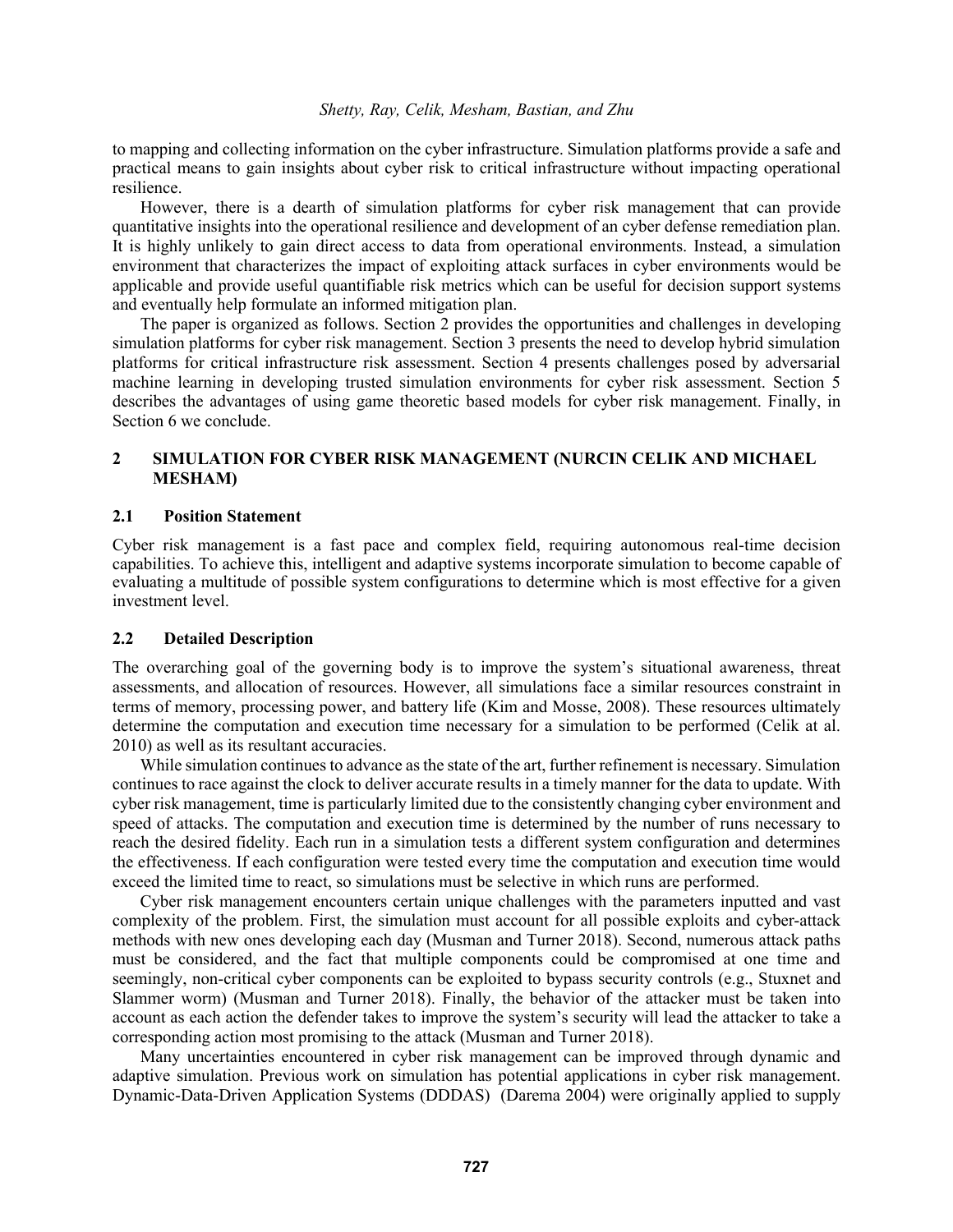chain systems (Celik et al. 2010) to adaptively adjust the fidelity of the simulation model against the available computational resources. This was done by incorporating dynamic data into the executing model, which steers the measurement process for selective data update (Celik et al. 2010). DDDAS was further refined to operate on a large scale with Dynamic-Data-Driven Adaptive Multi-Scale Simulations (DDDAMS) (Celik and Son 2012). DDDAMS runs similar to DDDAS, but with a novel selection algorithm based on a sequential Monte Carlo method embedded into the DDDAMS to enable its ideal fidelity selection given large data sets (Celik and Son 2012). Later on, DDDAS was also applied to the automated control in microgrids, facing similar challenges, requiring split second decisions, as those encountered with cyber risk management. DDDAS incorporated a multiobjective optimization algorithm to significantly accelerate the real time computation of the resource allocation, and control decision to optimize the operational cost, energy surety, as well as emissions per MW (Thanos et al. 2017). Overall, the combination of DDDAS and the multiobjective optimization algorithm significantly reduced computation time by 50.38% +11.09% without compromising quality of the solutions in comparison to a plain optimization problem (Thanos et al. 2017).

The correlation of these recent research on DDDAS to cyber risk management is also strong. The work by (Mesham and Celik 2019) highlights heterogeneous systems addressing the interconnectedness of cyber components and physical components, as cybersecurity and physical security become increasingly interdependent. Their proposed data-driven adaptive simulation framework would enable managers to simulate and evaluate the effectiveness of the integration of physical and cyber securities in complex systems.

Simulation platforms provide cyber risk management an edge by enabling defenders to prepare for a possible attack. Through simulation, systems can assess and discover vulnerabilities to properly prioritize and allocate investment for improvements. Simulation makes this possible by simultaneously evaluating a variety of different system configurations to determine which is most effective for the given resources. This process enables the measurement of the relative improvement of changes (e.g., new information and communication technology (ICT) and different protocols) to the overall system. Knowing the effectiveness of improvements is vital to prioritizing investment for the efficient allocation of resources to address the most pressing threats. Running through simulations to see how attacks play out provides insight into the attacks most likely to occur, to then establish response procedures to minimize the consequences of a successful attack. Simulation can then also evaluate the effectiveness of the procedures put in place to help further refine them to minimize potential impacts to the system. The most captivating ability of simulation, however is the capability to autonomously make real-time decisions without human intervention. This ability allows simulation to surpass human capabilities opening new frontiers. Dynamic simulation is attempting to take this further as it overcomes the challenge of incorporating dynamic data into the executing model similar to DDDAS and DDDAMS (Thanos et al. 2017).

Simulation still faces serious challenges and drawbacks in regard to heterogenous systems, data for testing, simulation parameters, and resource limitations. Heterogenous systems pose a growing problem as systems become more complex as both cyber and physical aspects of security are intertwined. Cybersecurity measures can be easily bypassed if physical access to the system can be gained, and physical security relies on networked electronics (e.g., surveillance, access control, and communication) to protect the facility. The increasing use of ICT systems has introduced a new paradox as the more ICT systems are used, the more opportunities there are for intrusions by external and internal malicious actors (Mesham and Celik 2019). All the physical devices that contribute to the secure functioning of a system are vulnerable to become tools for an attack. Most maintenance services on ICT systems are performed remotely, opening a possibility for attack. ICT systems also pose a challenge integrating new ones into an existing simulation environment.

A key requirement to testing a system's performance is data to run, but this has become a particular challenge in cyber risk management. A lack of data for testing simulations exists as no one wants to potentially compromise real, critical data. Simulating realistic data creates another challenge in itself as the data must produce both alerts of an intrusion and a control group appearing as normal data (Kuhl et al. 2007). The method can be very tasking on computational resources and faces accuracy limitations in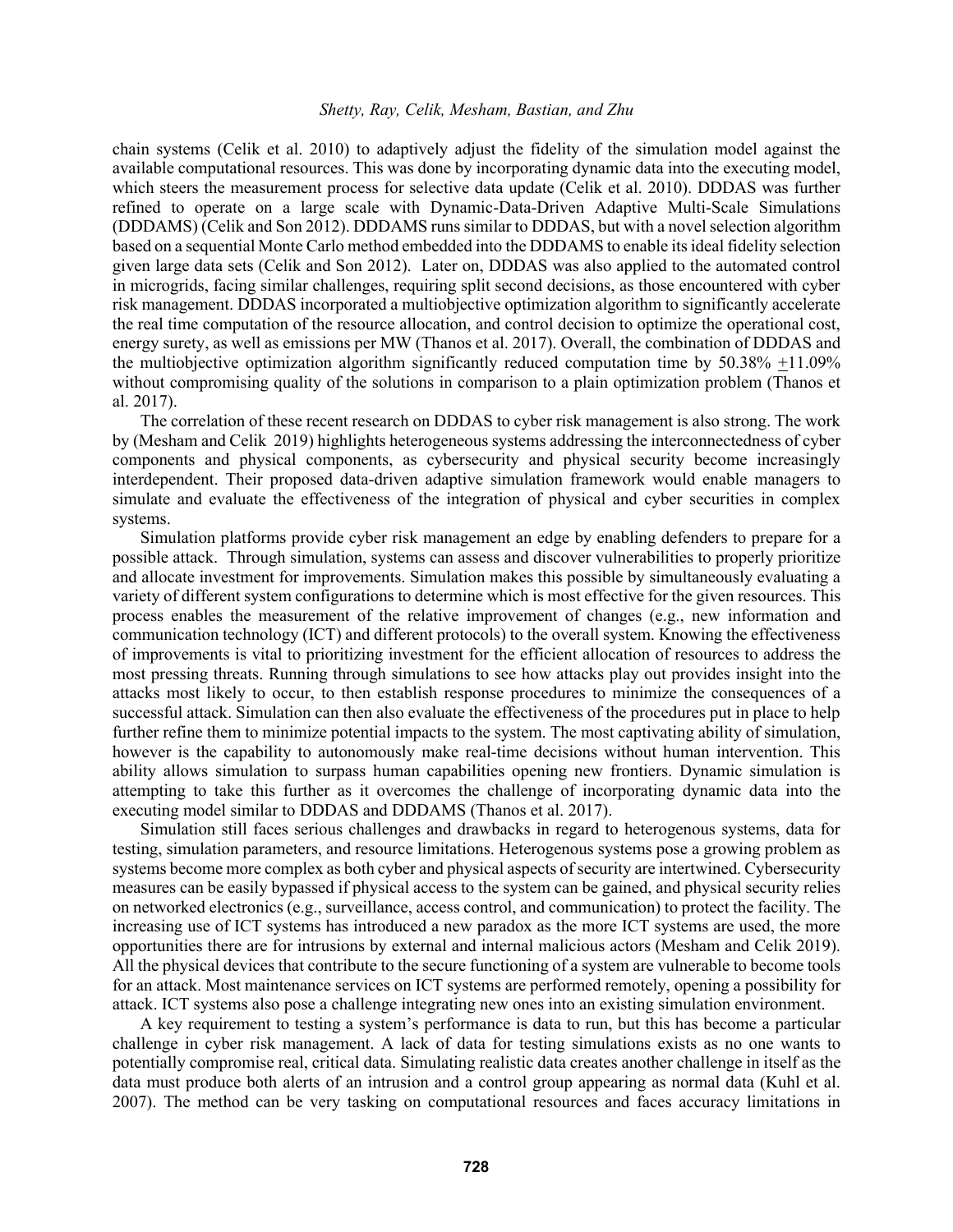comparison to realistic data. Cyber risk management also struggles with the parameters inputted into the simulation model as previously mentioned. Simulation relies on a database of all the presently known threats, but this is continuously changing as new and innovative threats and attack methods emerge each day. Some unknown threats already in place may even be missed since many attacks lie in wait. Finally, the simulation model must predict the attacker's behavior, which can be a particularly difficult endeavor as humans can be highly irrational.

The development of a generic simulation framework could be the ultimate benefit to reduce the effort and cost of deployment, testing, and maintenance of systems. This generic framework could support the effective use of existing software, rapid introduction and integration of new standards, protocols and software platforms through the support of a consistent development environment (Kim and Mosse 2008). However, this feat may also prove our greatest challenge as current options available require tremendous effort to adapt to different users' development environments (Kim and Mosse 2008). Generic solutions are often thought not to be useful for most applications, because the generality is typically associated with "notspecific enough" to be ready for use (Kim and Mosse 2008). Most solutions available restrict the development environment and reduce flexibility of design by enforcing the use of a specific software platform and tightly-coupled tools (Kim and Mosse 2008). This is often attributed to legacy software (e.g., wired communications software) integration with new sensor applications, cost issues that require optimizing resources (e.g., memory and communications), and modifiability requirements to enable adding and adapting various requirements easily (Kim and Mosse 2008). Heterogeneity and scalability also introduce challenges due to the level of complexity of the combination of components with the requirement of modeling external resources (e.g., light, temperatures, and signals).

# **3 HYBRID SIMULATION PLATFORM FOR CYBER RISK MANAGEMENT (SACHIN SHETTY)**

## **3.1 Position Statement**

Critical infrastructures are complex systems and there is lack of visibility for the underlying interconnections and message communications due to heterogeneous nature of the system. There is a need to develop a simulation platform that can assist to assess the security posture without impacting the operations and provide quantitative cyber risk metrics that would influence prioritized mitigation plan. Instead, a hybrid simulation environment that characterizes both the cyber and physical environments would be applicable and provide useful cyber risk metrics.

## **3.2 Detailed Description**

The cyber-physical interconnectivity in most critical infrastructures presents an attack surface that has the potential to be exploited by adversaries. For example, exploitation of vulnerabilities in cyber infrastructure interconnecting physical plants and control centers can cause catastrophic damage. Researchers and practitioners will not be able to access data from operational environments to develop the simulation platform. There is a need to develop a simulation platform that can assist to assess the security posture without impacting the operations and provide quantitative cyber risk metrics that would influence prioritized mitigation plan. Researchers and practitioners will not be able to access data from operational environments to develop the simulation platform. Instead, a hybrid simulation environment that characterizes both the cyber and physical environments would be applicable and provide useful cyber risk metrics.

The critical question is how the proposed simulation platform would provide cyber risk metrics that would lead to informed decision making. The availability of the cyber risk metrics would provide guidelines and directions in the different stages of Cyber Physical Systems (CPS) operations (e.g., design process, monitoring, recovery, etc.) and ensure the overall security by pointing to the improvement areas with essential recommendations. Including the physical processes and cyber-physical interconnectivity in the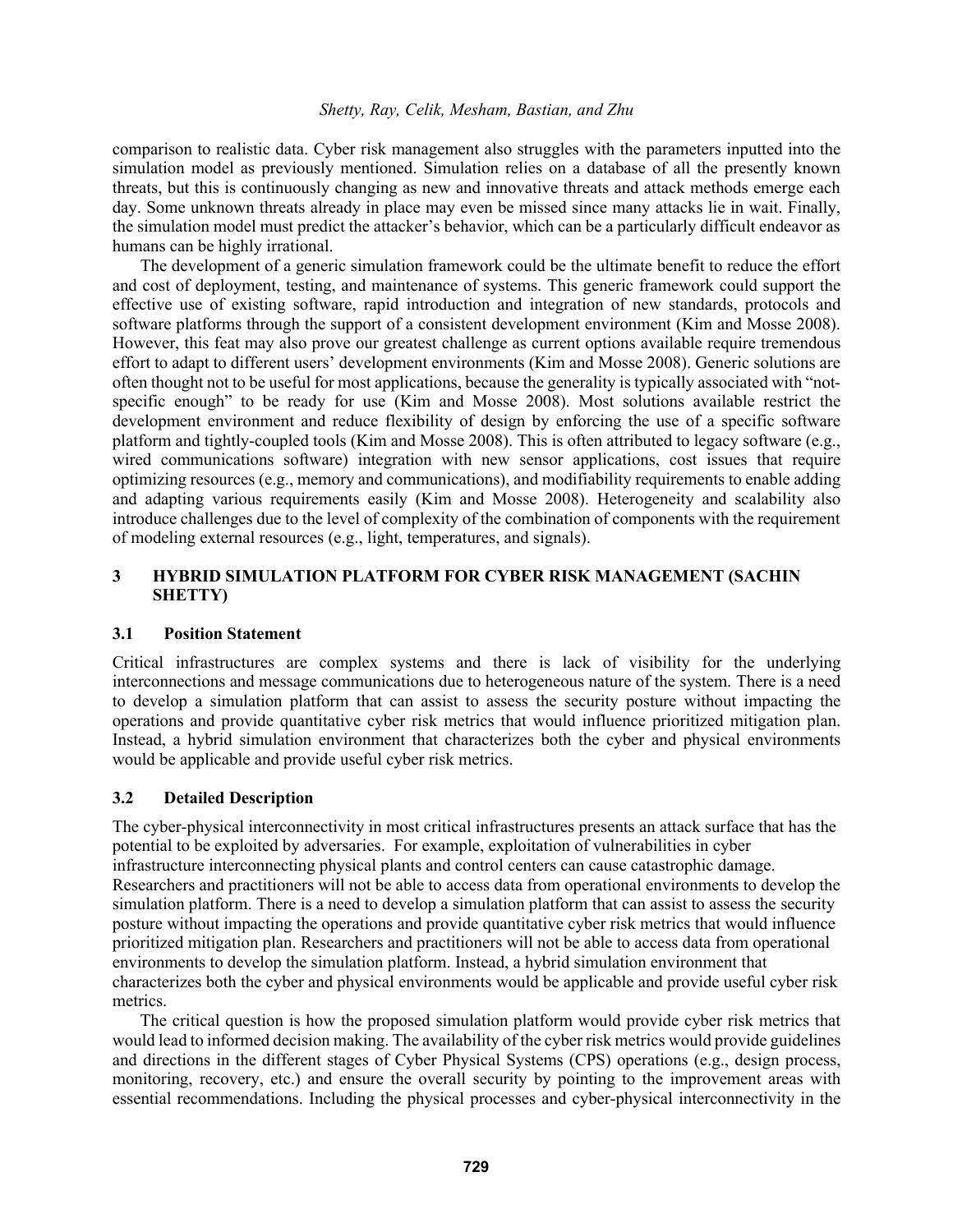simulation platform would be a big challenge, because of system connectivity changes based on the application area. Depending on expected level of expected fidelity, physical and cyber-physical components can be represented into the simulation platform. It is also possible to add multiple simulation modules where each module would serve specific application area (such as smart grid, oil and gas, etc.). Following are the challenges with developing hybrid simulations for Cyber risk management

There is a need to balance the details in representing the components underpinning the cyber and physical infrastructure. A careful examination of the NIST Industrial Control Systems Reference Defense in Depth architecture reveals that not all attacks in the cyber layers leads to an attack on the physical layer. For instance, if the attack results in disconnecting the corporate network and does not impact the substation, then this type of attack need not be included in the simulator. The focus should be on the attack surfaces that lead to impacting the physical plant. The state-of-the art efforts in simulating exploitability and impact of attacks on critical infrastructure focus on failures induced by physical faults (Kinney et al. 2005). Physical attacks are deterministic in nature and due to the selective nature the impact on the target physical system or potential of cascading events have no parallels to cyber-attacks. The timing of physical attack are typically precise, which is not a case in cyber attacks. The recovery process after physical and cyber attack have divergent timelines. In order to develop a hybrid simulator, the aforementioned issues need to be addressed such that the prominent and impactful attack surfaces are represented.

The development of the hybrid simulation environment would benefit form a formal cyber resilience modeling framework. (Tierney and Bruneau 2007), proposed a R4 framework for disaster resilience across the Technological, Organizations, Societal and Environmental (TOSE) dimensions. The R4 framework comprises of Robustness (Ability of systems to function under degraded performance), Redundancy (identification of substitute elements that satisfy functional requirements in event of significant performance degradation), Resourcefulness (initiate solutions by identifying resources based on prioritization of problems), and Rapidity (ability to restore functionality in timely fashion). A hybrid simulation framework that will allow measurement of the R4 across the TOSE dimensions for cyber physical systems will address the diverse perspectives needed to characterize cyber risk (Haque et al 2018). The ability to characterize the interplay between the diverse TOSE dimensions will be crucial. The hybrid simulation framework is only effective if it provides useful insights to not only the technology stakeholders, but also, decision makers, who would like to utilize the outputs from the simulations to develop informed decision support systems.

The purpose of developing the hybrid simulation framework has to go beyond providing quantifiable cyber risk metrics and lead to an actionable mitigation plan. The mitigation strategies should be applicable across the TOSE dimensions. The mitigation strategies they are typically dependent on the cyber component are not amenable to generalized mitigation plans that also factor in organizational, societal and environmental perspectives. However, the organization policies and physical systems do not undergo changes at the rapid pace at which cyber technologies evolve. Physical systems follow laws of physics that can be leveraged to find out if the physical systems can operate at an acceptable capacity. The inertia property provides the latitude to operate even under loss of cyber information. Within the hybrid simulation framework, it will be beneficial to observe to what extent cyber attack can be withstood, if the physical system can tolerate loss of signals. The simulation framework should be able to answer questions on detection (when should we drop), fault isolation (what should be drop), recovery (how soon can we recover to known good state).

## **4 USING SIMULATION TO TACKLE THE CHALLENGE OF ADVERSARIAL MACHINE LEARNING (NATHANIEL D BASTIAN)**

#### **4.1 Position Statement**

Machine learning techniques have the ability to automate cyber risk assessment processes. However, the susceptibility of machine learning algorithms to adversarial manipulation will require simulation techniques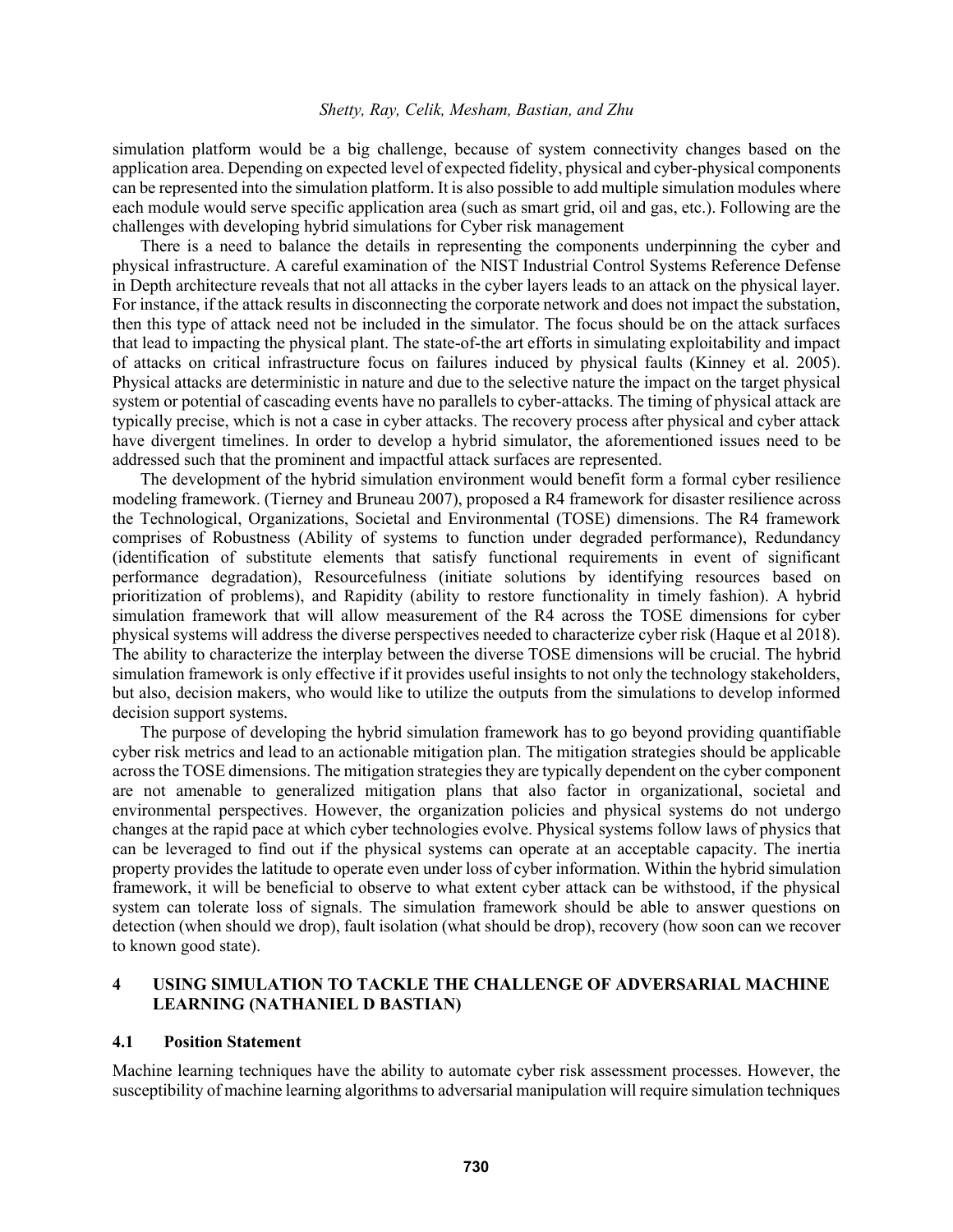to tackle the challenge of adversarial machine learning in cybersecurity, which serves as a best practice for cyber risk management.

## **4.2 Detailed Description**

Machine learning capabilities have recently been shown to offer astounding ability to automatically analyze and classify large amounts of data in complex scenarios, in many cases matching or surpassing human capabilities. However, these same machine learning algorithms have been shown to be vulnerable to adversarial manipulation through systematic modification of features, which is also known as adversarial examples. In general, these adversarial attacks often take three forms: a) data poisoning attacks inject incorrectly or maliciously labeled data points into the training set so that the algorithm learns the wrong mapping, 2) evasion attacks perturb correctly classified input samples just enough to cause errors in classification, and 3) inference attacks which repeatedly test the trained algorithm with edge-case inputs in order to reveal the previously hidden decision boundaries. These adversarial machine learning attacks in the domain of cybersecurity can cause the algorithms to misbehave or reveal information about their inner workings, which poses significant cyber risk that needs to be managed.

Within the cybersecurity domain, machine learning algorithms are frequently used for malware detection and as part of intrusion detection systems (IDS). For malware detection, machine learning based algorithms extract features from programs and use a classification model to classify programs between benign and malware. Most of these algorithms are integrated into an antivirus software, making it difficult for malware authors (i.e., adversaries) to know which classifier a malware detection system uses and the underlying parameters of the classifier. However, these adversaries can figure out what features a malware detection algorithm uses and can manually modify them, for example, by changing some API names in the import directory table (Hu and Tan 2017). For IDS, machine learning based algorithms are essential to detect and defend network attacks, as the objective of these algorithms is to classify the network traffic records between normal and malicious. However, adversaries attempt to deceive these machine learning algorithms by using adversarial malicious network traffic examples to deceive and evade the IDS (Lin et al. 2018).

Protection against adversarial machine learning attacks include techniques that cleanse training sets of outliers in order to thwart data poisoning attempts, and methods that sacrifice up-front algorithm performance in order to be robust to evasion attacks. As machine learning based artificial intelligence (AI) capabilities become incorporated into facets of everyday life, including protecting cyber assets, the need to understand adversarial machine learning and address it becomes clear. Poisoning attacks that inject incorrectly labeled malicious traffic or data can be leveraged by the adversary to enable their attacks to go undetected, while data evasion attacks can be used to cause false classification of benign traffic as malicious thereby eliciting a defense response. If machine learning based AI is to succeed in helping cybersecurity, it must be secure and robust to adversarial attacks itself.

Therefore, in order to ensure effective cyber risk management to protect against the threat of these adversarial machine learning attacks, many proactive defense strategies have been developed to serve as countermeasures for adversarial examples. These proactive strategies make machine learning based algorithms within the cybersecurity domain more robust. One such proactive strategy is known as adversarial training, which entails training classification models with adversarial examples to make the machine learning algorithm more robust. These adversarial examples must be generated and injected into the training data set (Yuan et al. 2019). While there are many different approaches for generating adversarial examples, small perturbations are commonly used in practice. Recall that adversarial examples are designed to be close to the original samples and imperceptible to a human, which causes performance degradation of machine learning algorithms compared to that of a human.

In order to generate adversarial examples for use in the training data, simulation methods can be used quite effectively as a perturbation scheme. In the case of malware detection, for example, the development, training and evaluation of machine learning algorithms using a stochastic simulation-based perturbation scheme of the training data along with a stacking ensemble method led to malware classifiers robust to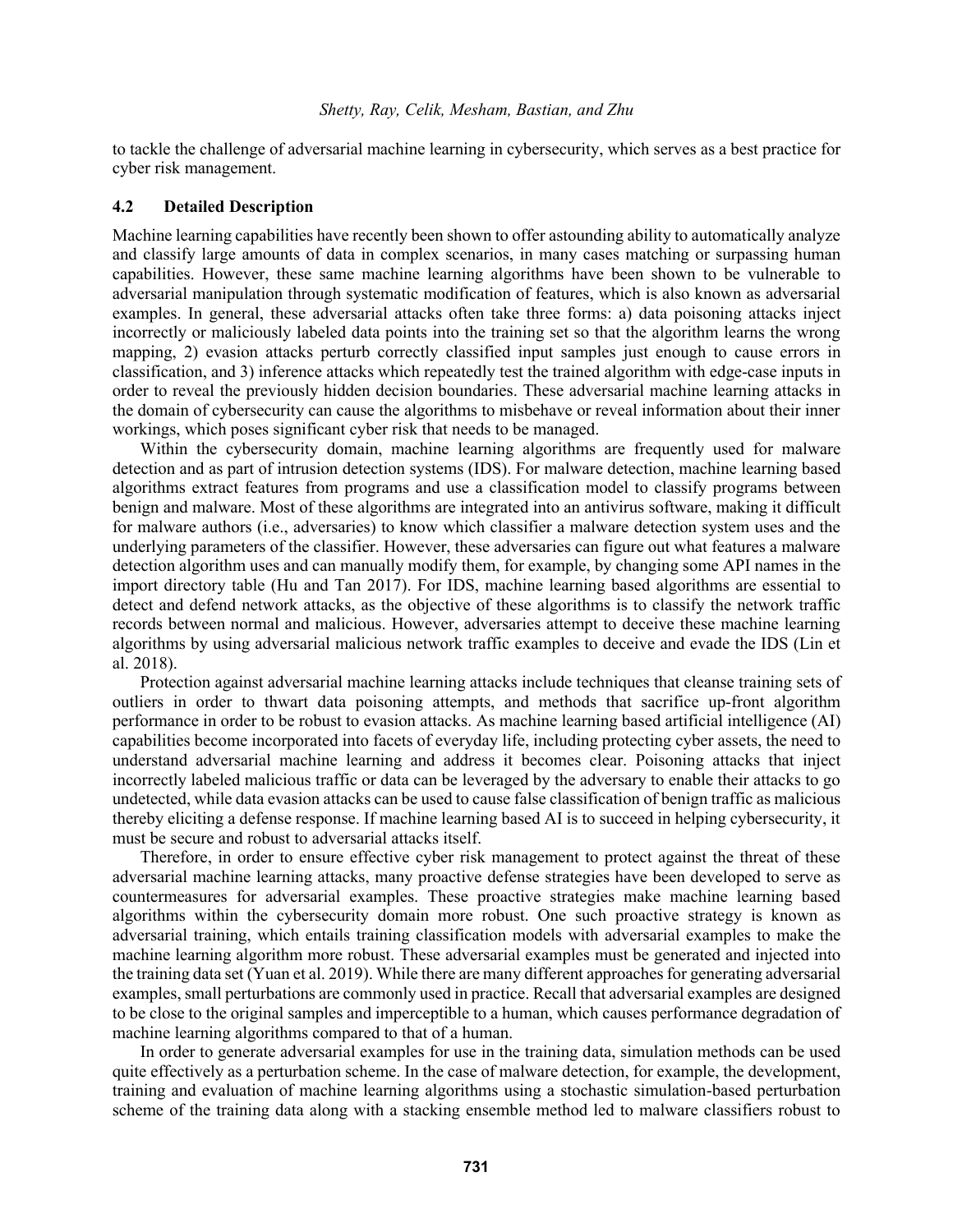adversarial conditions without significantly degrading the model's classification accuracy (Devine and Bastian 2019). As a result, simulation techniques can be effectively used to tackle the challenge of adversarial machine learning in cybersecurity, which serves as a best practice for cyber risk management.

# **5 GAME THEORETIC METHODS FOR CYBER RISK MANAGEMENT (QUANYAN ZHU)**

## **5.1 Position Statement**

Game theory based modeling framework provides ability to quantify the interactions between attackers and defenders, which leads to development of quantitative metrics for cyber risk assessment. The threat of adversarial machine learning can be addressed by incorporating game theoretic methods in simulation techniques to facilitate quantifying cyber risk measures in a resilient fashion.

## **5.2 Detailed Description**

The increasingly sophisticated information and communication technologies (ICTs) today have made systems and devices highly connected more than ever before. The complexity of large-scale systems and their ubiquitous connectivity have created new challenges for cybersecurity risk management. One critical example is the cyber-physical systems, where the integration of the ICTs with the physical systems such as power plants, vehicles, and manufacturing systems has increased operational efficiency but exposed them to cyber vulnerabilities. Lessons from recent attacks such as Stuxnet, Duqu, and Triton have indicated a new class of attacks called advanced persistent threats (APTs), where attackers can gain unauthorized access to a network and remain undetected for a long period of time. Attackers can leverage sophisticated techniques to target a specific asset. Traditional security solutions using cryptography, which relies on the secrecy of cryptographic keys, are no longer sufficient for APTs. Hence, managing cybersecurity risks is critical to protect targeted assets in the network and mitigate the impact of the attacks if they become successful.

The first challenge of cyber risk management is to quantify risk measures for the system. Game theory recently has become a natural framework to provide a quantitative model to capture the interactions between attackers and defenders. The rich literature on game-theoretic methods has offered a variety of frameworks to model different security contexts. For example, Stackelberg games have been used to study the leader-and-follower-type of security interactions in which the follower can observe and respond to the action of the leader, e.g., (Pawlick and Zhu 2016; Zhu and Başar 2013; Zhu et al. 2010a, Zhu et al. 2012b; Zhu et al. 2012c, Zhu et al. 2012d, Zhu et al. 2013e; Zhu et al. 2013f; Clark et al. 2012). The two-stage interaction game can be extended to dynamic games to model multiple rounds of strategic interactions of the attacks and defense across different layers of the system, e.g., (Zhu et al. 2010g; Zhang and Zhu 2017c; Huang and Zhu 2018b; Huang and Zhu 2018a; Pawlick et al. 2015; Farhang et al. 2014; Zhu and Başar 2009; Zhu et al. 2010h; Zhu et al. 2010i). The games of incomplete information are a class of games that can capture the asymmetric information between players and have been used to study cyber deception and counter-deception, e.g., (Pawlick et al. 2018; Zhang and Zhu 2017c; Horák et al. 2017; Pawlick et al. 2017; Pawlick and Zhu 2015; Zhuang et al. 2010). The network games offer frameworks that deal with security risks over networks, which have been used together with attack trees and graphs to model cyber risks for enterprise networks, critical infrastructures, and massive IoT systems, e.g., (Xu and Zhu 2017b; Xu and Zhu 2017a; Xu and Zhu 2016; Xu and Zhu 2015; Huang et al. 2017; Chen et al. 2017; Miao et al. 2018; Yuan et al. 2013). The analysis of the equilibrium of the games provides a quantitative prediction of the security outcomes of the game model, which leads to a method to assess long-term risks of the network system.

With the quantitative measures of security, game theory makes security manageable beyond the strong qualitative assurances of cryptographic protections. Extending this approach to mechanism design provides system designers freedom to shift the equilibrium and the predicted outcomes toward ones that are favored by the defender or the system designer via an elaborate design of the game structure. One example is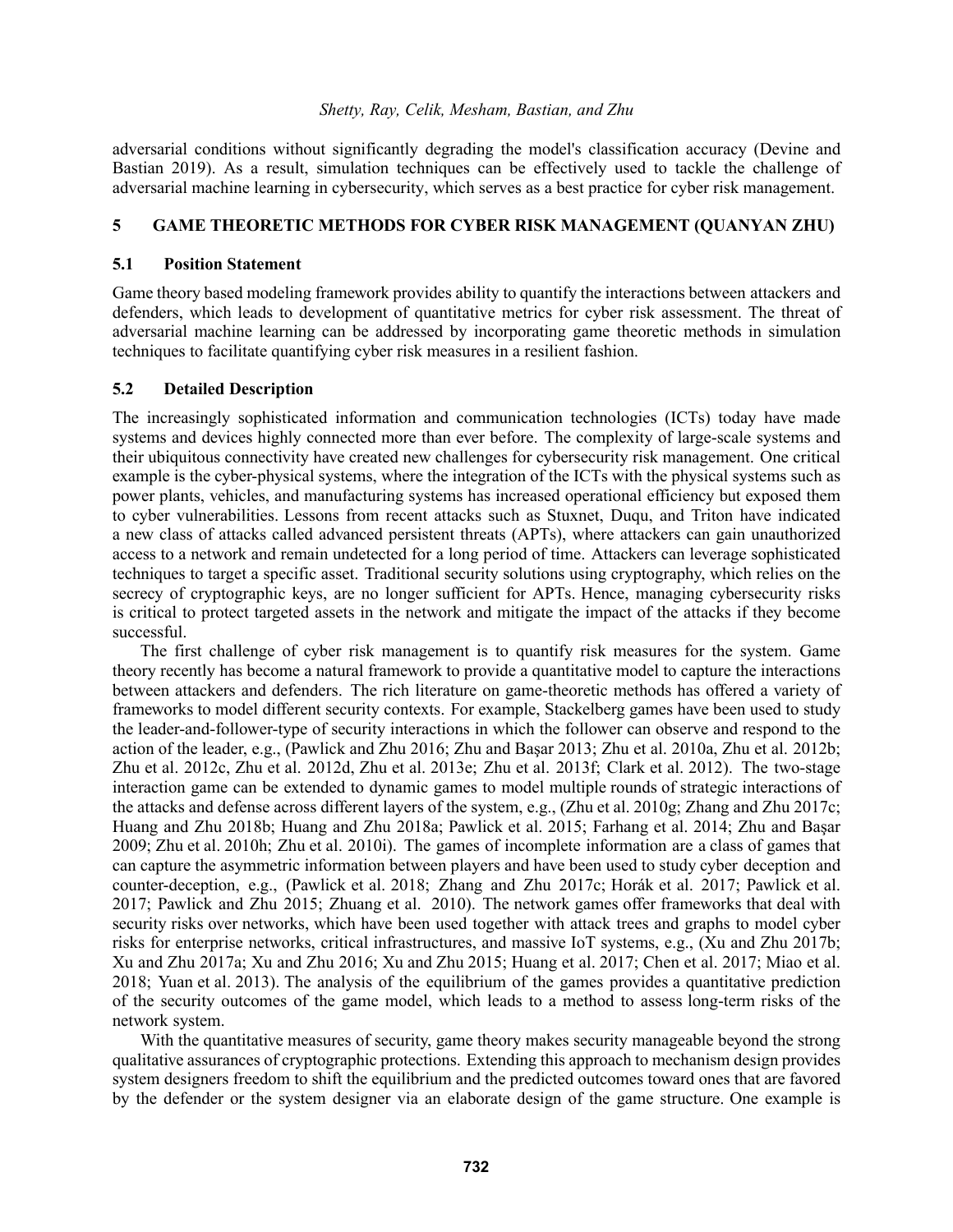the design of proactive defense to have a built-in security mechanism to increase the cost of attacks and equip with preventive responses. These preventive responses make attackers less impactful when they reach their targets. In (Huang and Zhu 2018b), it has been shown that such preventive measures can be implemented across multiple layers of the system to protect the targeted asset by holistically taking into account interconnections and interdependencies among these layers.

Another key application of mechanism design is cyber insurance. Cyber insurance is an important tool in risk management to transfer risks. Complementary to the technological solutions to cybersecurity, cyber insurance can mitigate the loss of the targeted system and increase the resiliency of the victim by enabling quick financial and system recovery from cyber incidents. Such a scheme is particularly helpful to small and medium-size infrastructure systems that cannot afford a significant investment in cyber protection. In (Zhang et al. 2017), a principal-agent game-theoretic model has been introduced to capture the interactions between one insurer and one user. The insurer is deemed as the principal who does not have incomplete information about the user's security policies. The user, which refers to the infrastructure operator or the customer, implements his local protection and pays a premium to the insurer. The insurer designs an incentive compatible insurance mechanism that includes the premium and the coverage policy, while the user determines whether to participate in the insurance and his effort to defend against attacks. The mechanism design approach establishes an attack-aware cyber insurance model and addresses economic and security issues in one holistic framework.

Game-theoretic methods have been promising framework to address many emerging applications such as adversarial machine learning (Zhang and Zhu 2017b; Zhang and Zhu 2017a; Zhang and Zhu 2016; Zhang and Zhu 2015; Zhang and Zhu 2018), cross-layer cyber-physical security (Miao et al. 2018; Pawlick and Zhu 2017c; Chen and Zhu 2017; Zhu and Basar 2015; Xu and Zhu 2017b), cyber deception (Pawlick et al. 2018; Zhang and Zhu 2017c; Horák et al. 2017; Pawlick et al. 2017; Pawlick and Zhu 2015; Zhuang et al. 2010), moving target defense (Zhu and Basar 2013; Jajodia et al. 2011; Maleki et al. 2016), critical infrastructure protection (Chen et al. 2017; Rass et al. 2017; Huang et al. 2017; Pawlick and Zhu 2017b; Chen and Zhu 2016; Hayel and Zhu 2015; Huang and Zhu 2018a), adversarial machine learning (Zhang and Zhu 2018; Wang and Zhu 2017; Zhang and Zhu 2017b; Pawlick and Zhu 2016; Pawlick and Zhu 2017a), insider threats (Caseyet al. 2016; Caseyet al. 2015). The diverse methodologies from game theory that includes games of incomplete information, dynamic games, mechanism design theory offer a modern theoretic underpinning of a science of cybersecurity for risk management.

### **6 DISCUSSION**

The expert position papers compiled in this contribution address modeling and simulation challenges that need to be addressed for cyber risk management. The position papers address challenges in developing the simulation platform that can provide cyber risk assessment by balancing fidelity, accuracy and complexity. The panelists are in agreement that the cyber risk management field is constantly evolving and there is a need for autonomous real-time decision capabilities. The position paper starts by providing the benefits of a simulation platform that is capable of evaluating diverse configurations with the goal to improve system's situational awareness, threat assessments, and allocation of resources. The benefit of a simulation platform would lead to reduction in effort and cost of deployment, testing, and maintenance of systems by effective use of existing environment resources. We also discussed the need for assessing cyber risk for critical infrastructure will result in differentiating between high and low impact cyber attacks. The necessity to agree on a unifying formalism to allow for standardized cyber risk assessment for critical infrastructure is a common theme, but there is no consensus on how to accomplish this. We need to address challenges with cyber risk modeling, achieving right balance between fidelity and actionable intelligence and ensuring trust in the simulation processes to realize the formalism. The use of machine learning models for cyber threat assessment provides meaningful insights into risk metrics and mitigation plans. However, the threat of adversarial attacks on the machine learning model building process has the potential to impact the integrity of the risk metrics and result in incorrect mitigation plans. There is a need for simulation techniques can be effectively used to tackle the challenge of adversarial machine learning in cybersecurity that can lead to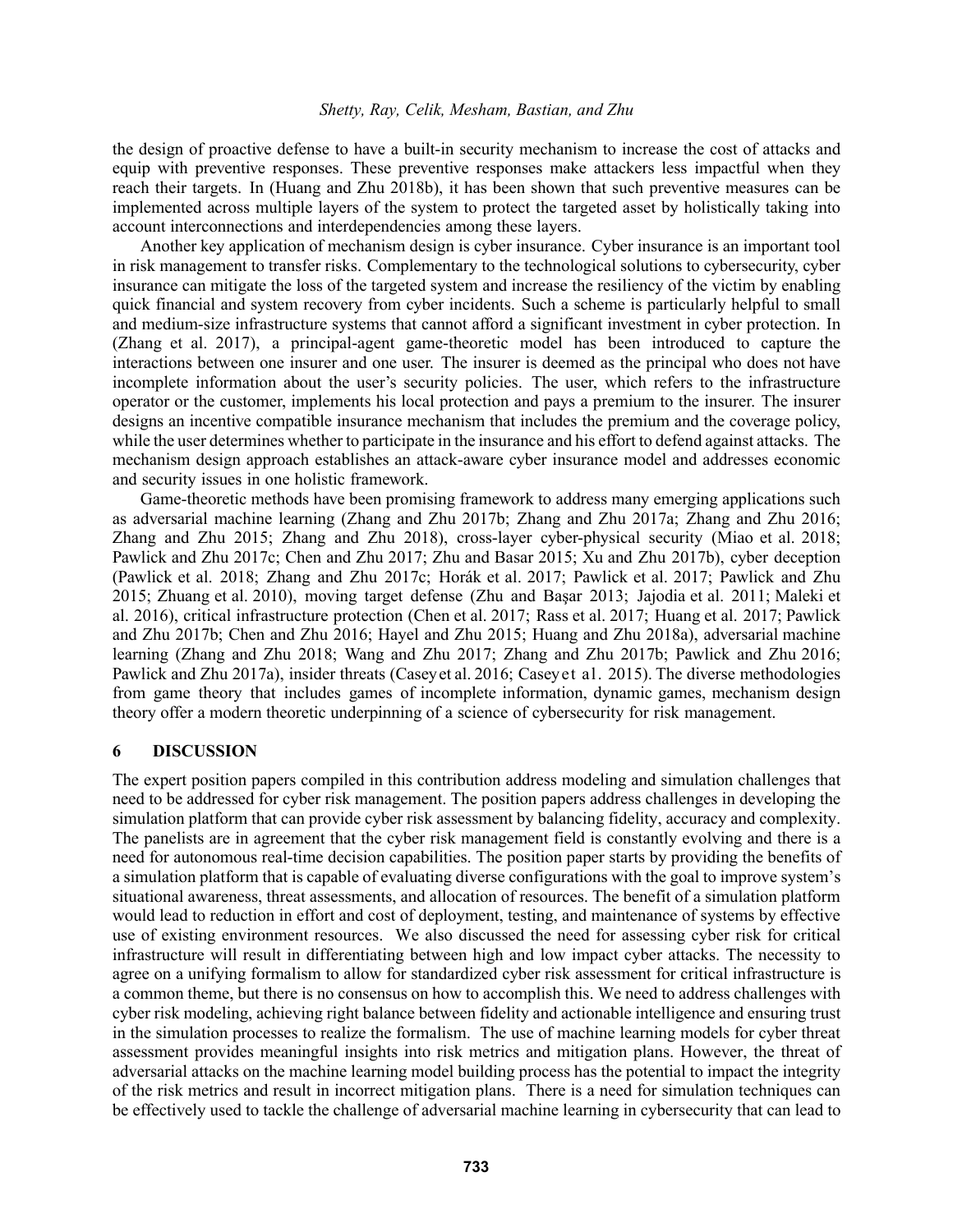best practices for cyber risk management. Finally, the need for quantitative metrics for cyber risk assessment requires game theoretic based methods. These methods have the ability to provide the metrics in presence of adversarial attacks.

The contributions from the Modeling & Simulation (M&S) domain can significantly benefit the development of simulation environments for cyber risk assessment. The panelists agree that we need to conduct research in this direction and disseminate research results in the cyber and M&S communities that would lead to increase in interdisciplinary contributions.

#### **ACKNOWLEDGMENTS**

The work was supported in part by the Air Force Office of Scientific Research under award FA9550-18-1- 0075 and the Office of the Assistant Secretary of Defense for Research and Engineering under award FA8750-15-2-0120

### **REFERENCES**

- Hu, W. and Y. Tan. 2017. "Generating adversarial malware examples for black-box attacks based on GAN". *arXiv preprint arXiv:*1702.05983.
- Lin, Z., Y. Shi, and Z. Xue. 2018. "IDSGAN: Generative Adversarial Networks for Attack Generation against Intrusion Detection". *arXiv preprint arXiv:*1809.02077.
- Yuan, X., P. He, Q. Zhu, and X. Li. 2019. "Adversarial Examples: Attacks and Defenses for Deep Learning". *IEEE Transactions on Neural Networks and Learning Systems* 30(9):2805-2824.
- Devine, S. and N. Bastian. 2019. "Intelligent Systems Design for Malware Classification under Adversarial Conditions". *Unpublished bachelor's thesis*, U.S. Military Academy, West Point, NY.
- Mesham, M. and N. Celik. 2019. "Cybersecurity Assessment of Power Plants using Data-Driven Simulations". working paper.
- Celik, N., S. Lee, K. Vasudevan, and Y.-J. Son. 2010. "DDDAS-based Multi-Fidelity Simulation Framework for Supply Chain Systems". *IIE Transactions* 42(5): 325-341.
- Celik, N. and Y.-J. Son. 2012. "Sequential Monte Carlo-based Fidelity Selection in Dynamic-data-driven Adaptive Multi-scale Simulations". *International Journal of Production Research* 50(3): 843-865.
- Darema,F. 2004. "Dynamic Data Driven Applications Systems: A New Paradigm for Application Simulations and Measurements". *International Conference on Computational Science (ICCS), LNCS*, June 6th – 9th, Krakow, Poland, 662–669.
- Kim, J. E. and D. Mosse. 2008. "Generic Framework for Design, Modeling and Simulation of Cyber Physical Systems". *SIGBED Reviews* 5(1): 1-2.
- Kuhl, M. E., J. Kistner, K. Costantini, and M. Sudit. 2007. "Cyber Attack Modeling and Simulation for Network Security Analysis". In *Proceedings of the 39th conference on Winter Simulation Conference*, edited by J. D. Tew, 1180-1188, Piscataway, New Jersey: Institute of Electrical and Electronics Engineers, Inc.
- Musman, S. and A. Turner. 2018. "A Game Theoretic Approach to Cybersecurity Risk Management". *The Journal of Defense Modeling and Simulation: Applications, Methodology, Technology,* 15(2): 127-146.
- Thanos, A. E., M. Bastani, N. Celik, and C. Chun-Hung. 2017. "Dynamic Data Driven Adaptive Simulation Framework for Automated Control in Microgrids". *IEEE Transactions on Smart Grid* 8(1): 209-218.
- Tierney, K. and M. Bruneau. 2007. "Conceptualizing And Measuring Resilience: A Key to Disaster Loss Reduction". *TR News* 250.
- Haque, M., G. De Teyou, S. Shetty, and B. Krishnappa. 2018. "Cyber Resilience Framework for Industrial Control Systems: Concepts, Metrics, and Insights". *IEEE International Conference on Intelligence and Security Informatics (ISI)*, November  $8<sup>th</sup> - 10<sup>th</sup>$ , Miami, FL, USA, 25-30.
- Casey, W., J. A. Morales, E. Wright, Q. Zhu, and B. Mishra. 2016. "Compliance Signaling Games: Toward Modeling the Deterrence of Insider Threats". *Computational and Mathematical Organization Theory* 22(3):318–349.
- Casey, W. A., Q. Zhu, J. A. Morales, and B. Mishra. 2015. "Compliance Control: Managed Vulnerability Surface in Social-Technological Systems via Signaling Games". In *Proceedings of the 7th ACM CCS International Workshop on Managing Insider Security Threats*, October  $12<sup>th</sup> - 16<sup>th</sup>$ , Colorado, Denver, USA, 53–62.
- Chen, J. C. Touati, and Q. Zhu. 2017. "A Dynamic Game Analysis and Design of Infrastructure Network Protection and Recovery". *ACM SIGMETRICS Performance Evaluation Review* 45(2):128.
- Chen, J. and Q. Zhu. 2016. "Interdependent Network Formation Games with an Application to Critical Infrastructures". In *American Control Conference (ACC),* July 6th – 8th*,* Boston, MA*,* 2870–2875.
- Chen, J. and Q. Zhu. 2017. "Security As A Service for Cloud-Enabled Internet of Controlled Things Under Advanced Persistent Threats: A Contract Design Approach". *IEEE Transactions on Information Forensics and Security* 12(11):2736–2750.
- Clark, A., Q. Zhu, R. Poovendran, and T. Bas¸ar. 2012. "Deceptive Routing in Relay Networks". In *Decision and Game Theory*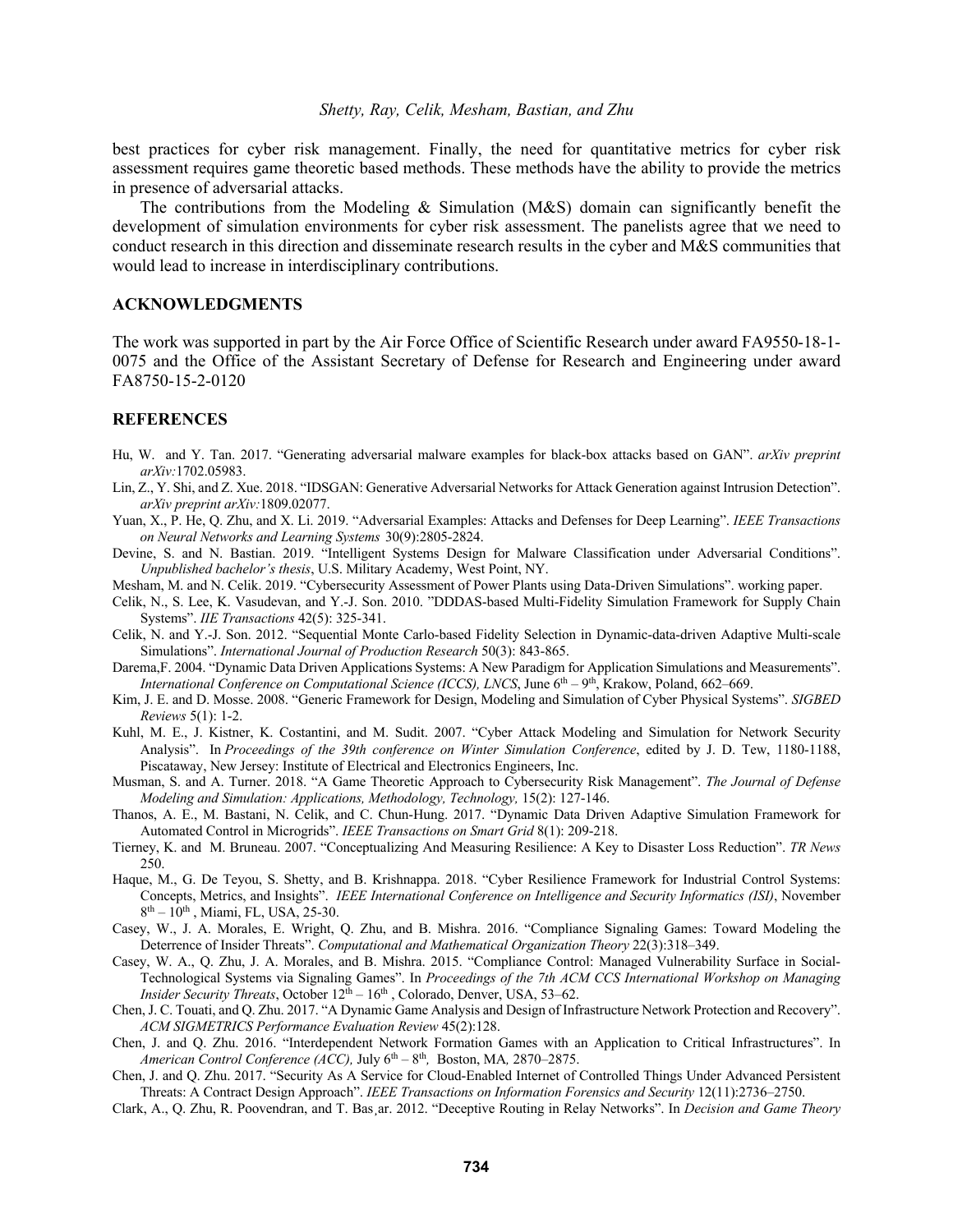*for Security*, edited by Grossklags J., Walrand J. GameSec, 171-185. New York: Springer.

- Farhang, S., M. H. Manshaei, M. N. Esfahani, and Q. Zhu. 2014. "A Dynamic Bayesian Security Game Framework for Strategic Defense Mechanism Design". In *Decision and Game Theory for Security*, edited by Poovendran R., Saad W., 319–328. New York: Springer.
- Hayel, Y. and Q. Zhu. 2015. "Resilient and Secure Network Design for Cyber Attack-Induced Cascading Link Failures in Critical Infrastructures". In *Information Sciences and Systems (CISS), 2015 49th Annual Conference on*, March 18<sup>th</sup> – 20<sup>th</sup>, Baltimore, MA, USA, 1–3.
- Hora'k, K., Q. Zhu, and B. Bos'ansky'. 2017. "Manipulating Adversary's Belief: A Dynamic Game Approach to Deception by Design for Proactive Network Security". In *International Conference on Decision and Game Theory for Security*, October 23rd – 25th, Vienna, Austria, 273–294.
- Huang, L., J. Chen, and Q. Zhu. 2017. "A Large-Scale Markov Game Approach to Dynamic Protection of Interdependent Infrastructure Networks". In *International Conference on Decision and Game Theory for Security*, October 23<sup>rd</sup> – 25<sup>th</sup>, Vienna, Austria, 357–376.
- Huang, L. and Q. Zhu. 2018a. "Adaptive Strategic Cyber Defense for Advanced Persistent Threats in Critical Infrastructure Networks". In *ACM SIGMETRICS Performance Evaluation Review*, 46(2):52-56.
- Huang, L. and Q. Zhu. 2018b. "Analysis and Computation of Adaptive Defense Strategies Against Advanced Persistent Threats for Cyber-physical Systems". In *International Conference on Decision and Game Theory for Security*, October 29<sup>th</sup> – 31<sup>st</sup>, Seattle, WA, USA, 205–226.
- Jajodia, S., A. K. Ghosh, V. Swarup, C. Wang, and X. S. Wang. 2011. *Moving Target Defense: Creating Asymmetric Uncertainty for Cyber Threats*. 1<sup>st</sup> ed. New York: Springer, Inc.
- Maleki, H., S. Valizadeh, W. Koch, A. Bestavros, and M. van Dijk. 2016. "Markov Modeling of Moving Target Defense Games". In *Proceedings of the 2016 ACM Workshop on Moving Target Defense*, October 24<sup>th</sup> – 24<sup>th</sup>, Vienna, Austria, 81–92.
- Miao, F., Q. Zhu, M. Pajic, and G. J. Pappas. 2018. "A Hybrid Stochastic Game for Secure Control of Cyber-Physical Systems". *Automatica* 93:55–63.
- Pawlick, J., E. Colbert, and Q. Zhu. 2017. "A Game-Theoretic Taxonomy and Survey of Defensive Deception for Cybersecurity and Privacy". *arXiv preprint arXiv:*1712.05441.
- Pawlick, J., E. Colbert, and Q. Zhu. 2018. "Modeling and Analysis of Leaky Deception using Signaling Games with Evidence". *arXiv preprint arXiv:*1804.06831.
- Pawlick, J., S. Farhang, and Q. Zhu. 2015. "Flip the Cloud: Cyber-Physical Signaling Games in the Presence of Advanced Persistent Threats". In *International Conference on Decision and Game Theory for Security*, November  $4<sup>th</sup> - 5<sup>th</sup>$ , London, United Kingdom, 289–308.
- Pawlick, J., and Q. Zhu. 2015. "Deception By Design: Evidence-Based Signaling Games For Network Defense".*arXiv preprint arXiv:1503.05458*.
- Pawlick, J. and Q. Zhu. 2016. "A Stackelberg Game Perspective on the Conflict Between Machine Learning and Data Obfuscation". In *2016 IEEE International Workshop on Information Forensics and Security (WIFS)*, December 4th – 7th, Abu Dhabi, UAE,  $1-6.$
- Pawlick, J. and Q. Zhu. 2017a. "A Mean-Field Stackelberg Game Approach for Obfuscation Adoption in Empirical Risk Minimization". *arXiv preprint arXiv:*1706.02693.
- Pawlick, J. and Q. Zhu. 2017b. "Proactive Defense Against Physical Denial of Service Attacks Using Poisson Signaling Games". In *International Conference on Decision and Game Theory for Security*, October 23<sup>rd</sup> – 25<sup>th</sup>, Vienna, Austria, 336–356.
- Pawlick, J. and Q. Zhu. 2017c. "Strategic Trust in Cloud-Enabled Cyber-Physical Systems with an Application to Glucose Control". *IEEE Transactions on Information Forensics and Security* 12(12):2906–2919.
- Rass, S., A. Alshawish, M. A. Abid, S. Schauer, Q. Zhu, and H. De Meer. 2017. "Physical Intrusion Games–Optimizing Surveillance by Simulation and Game Theory". *IEEE Access* 5:8394–8407.
- Wang, W., and Q. Zhu. 2017. "On the Detection of Adversarial Attacks against Deep Neural Networks". In *Proceedings of the 2017 Workshop on Automated Decision Making for Active Cyber Defense*, October 30 – November 3, Dallas, Texas, 27–30.
- Xu, Z., and Q. Zhu. 2015. "A Cyber-Physical Game Framework for Secure and Resilient Multi-Agent Autonomous Systems". In *2015 IEEE 54th Annual Conference on Decision and Control (CDC)*, December 15th – 18th, Osaka, Japan, 5156–5161.
- Xu, Z., and Q. Zhu. 2016. "Cross-Layer Secure Cyber-Physical Control System Design for Networked 3D Printers". In *American Control Conference (ACC), July*  $6<sup>th</sup> – 8<sup>th</sup>$ , Boston, MA, USA, 1191–1196.
- Xu, Z., and Q. Zhu. 2017a. "A Game-Theoretic Approach to Secure Control of Communication-Based Train Control Systems Under Jamming Attacks". In *Proceedings of the 1st International Workshop on Safe Control of Connected and Autonomous Vehicles*, April  $18<sup>th</sup> - 21<sup>st</sup>$ , Pittsburgh, PA, USA, 27–34.
- Xu, Z., and Q. Zhu. 2017b. "Secure and Practical Output Feedback Control for Cloud-Enabled Cyber-Physical Systems". In *Communications and Network Security (CNS), 2017 IEEE Conference on*, October 9th – 11th, Las Vegas, NV, USA, 416–420.
- Yuan, Y., Q. Zhu, F. Sun, Q. Wang, and T. Basar. 2013. "Resilient Control of Cyber-Physical Systems Against Denial-Of-Service Attacks". In *6th International Symposium on Resilient Control Systems (ISRCS)*, August 13th – 15th, San Francisco, USA, 54– 59.
- Zhang, R., and Q. Zhu. 2015. "Secure and Resilient Distributed Machine Learning under Adversarial Environments". In *2015 18th International Conference on Information Fusion (Fusion)*, July 6th – 9th, Washington, DC, USA, 644–651.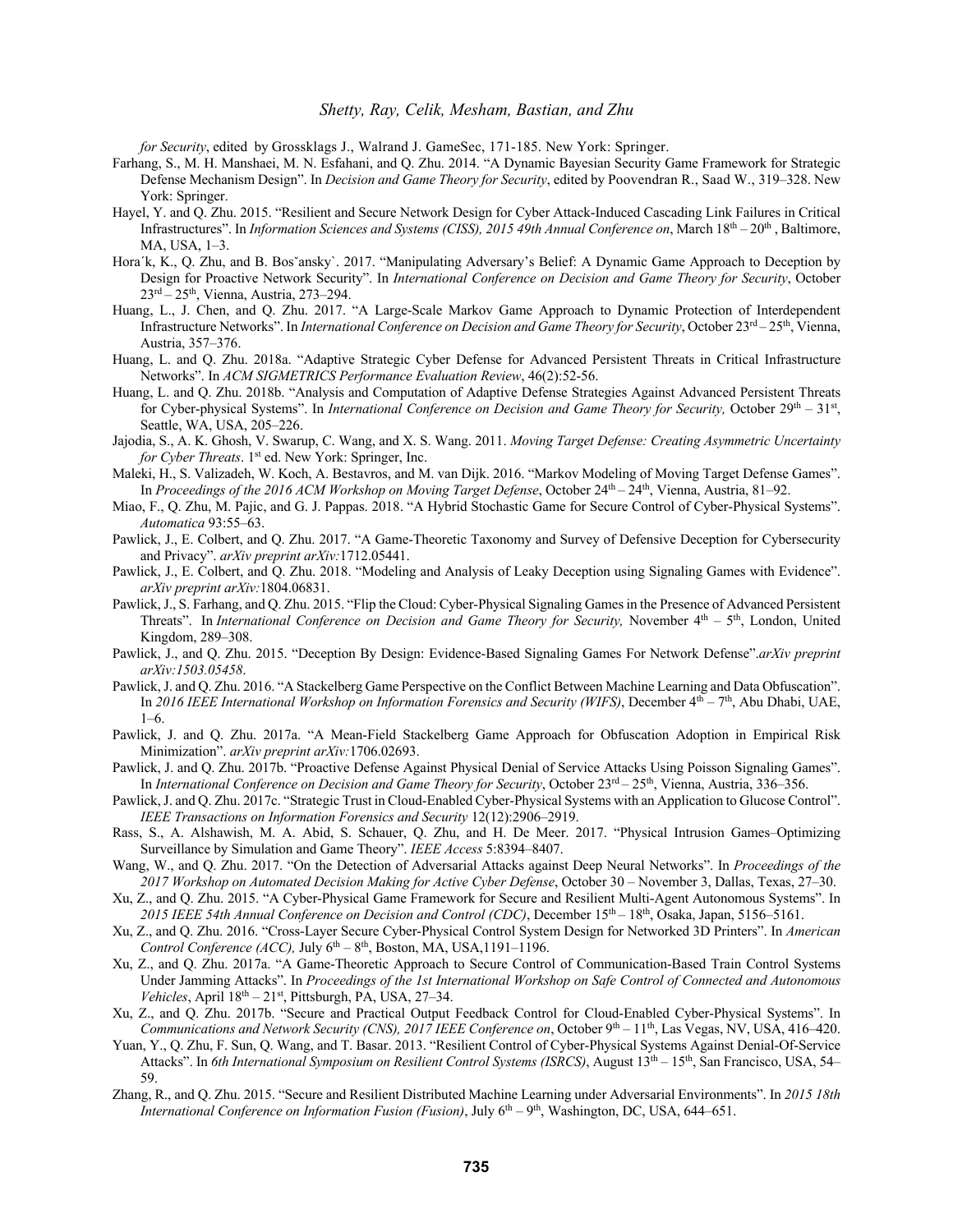- Zhang, R., and Q. Zhu. 2016. "Student Research Highlight: Secure and Resilient Distributed Machine Learning under Adversarial Environments". *IEEE Aerospace and Electronic Systems Magazine* 31(3):34–36.
- Zhang, R., and Q. Zhu. 2017a. "A Game-Theoretic Analysis of Label Flipping Attacks on Distributed Support Vector Machines". In *2017 51st Annual Conference on Information Sciences and Systems (CISS)*, March 22nd – 24th, Baltimore, MD, USA, 1–6.
- Zhang, R., and Q. Zhu. 2017b. "A Game-Theoretic Defense Against Data Poisoning Attacks in Distributed Support Vector Machines". In 2017 IEEE 56th Annual Conference on Decision and Control (CDC), December 12<sup>th</sup> – 15<sup>th</sup>, Melbourne, Australia, 4582–4587.
- Zhang, R. and Q. Zhu. 2018. "A Game-Theoretic Approach to Design Secure and Resilient Distributed Support Vector Machines". *IEEE Transactions on Neural Networks and Learning Systems* 29(11):5512-5527.
- Zhang, R., Q. Zhu, and Y. Hayel. 2017. "A Bi-Level Game Approach to Attack-Aware Cyber Insurance Of Computer Networks". *IEEE Journal on Selected Areas in Communications* 35(3):779–794.
- Zhang, T., and Q. Zhu. 2017c. "Strategic Defense Against Deceptive Civilian GPS Spoofing of Unmanned Aerial Vehicles". In *International Conference on Decision and Game Theory for Security*, October 23<sup>rd</sup> – 25<sup>th</sup>, Vienna, Austria, 213–233.
- Zhu, Q. and T. Basar. 2009. "Dynamic Policy-Based IDS Configuration". In *Decision and Control, 2009 held jointly with the 2009*  28th Chinese Control Conference. CDC/CCC 2009. Proceedings of the 48th IEEE Conference on, May 28<sup>th</sup> – 30<sup>th</sup>, Yinchuan, China, 8600–8605.
- Zhu, Q. and T. Basar. 2013d. "Game-Theoretic Approach to Feedback-Driven Multi-Stage Moving Target Defense". In *International Conference on Decision and Game Theory for Security*, October 23<sup>rd</sup> – 25<sup>th</sup>, Vienna, Austria, 246–263.
- Zhu, Q. and T. Basar. 2015. "Game-Theoretic Methods for Robustness, Security, And Resilience of Cyber Physical Control Systems: Games-In-Games Principle for Optimal Cross-Layer Resilient Control Systems". *Control Systems, IEEE* 35(1):46– 65.
- Zhu, Q., L. Bushnell, and T. Basar. 2012b. "Game-Theoretic Analysis of Node Capture and Cloning Attack with Multiple Attackers in Wireless Sensor Networks". In *Decision and Control (CDC), 2012 IEEE 51st Annual Conference on*, December  $10^{th} - 13^{th}$ , Maui, Hawaii, USA, 3404–3411.
- Zhu, Q., A. Clark, R. Poovendran, and T. Basar. 2012c. "Deceptive Routing Games". In *Decision and Control (CDC), 2012 IEEE*   $51st$  *Annual Conference on*, December  $10^{th} - 13^{th}$ , Maui, Hawaii, USA, 2704–2711.
- Zhu, Q., A. Clark, R. Poovendran, and T. Basar. 2013e. "Deployment and Exploitation of Deceptive Honeybots in Social Networks". In 2013 IEEE 52nd Annual Conference on Decision and Control (CDC), December 10<sup>th</sup> – 13<sup>th</sup>, Florence, Italy, 212–219.
- Zhu, Q., H. Li, Z. Han, and T. Basar. 2010a. "A Stochastic Game Model for Jamming in Multi-Channel Cognitive Radio Systems.". In *IEEE International Conference on Communications*, May  $23<sup>rd</sup> - 27<sup>th</sup>$ , Cape Town, South Africa, 1–6.
- Zhu, Q., and S. Rass. 2018. "On Multi-Phase and Multi-Stage Game-Theoretic Modeling of Advanced Persistent Threats". *IEEE Access* 6:13958–13971.
- Zhu, Q., H. Tembine, and T. Basar. 2010g. "Heterogeneous Learning in Zero-Sum Stochastic Games with Incomplete Information". In *2010 49th IEEE Conference on Decision and Control (CDC)*, December 15th – 17th, Atlanta, GA, USA, 219–224.
- Zhu, Q., H. Tembine, and T. Basar. 2010h. "Network Security Configurations: A Nonzero-Sum Stochastic Game Approach". In *American Control Conference (ACC)*, June 30th – July 2nd, Baltimore, MA, USA, 1059–1064.
- Zhu, Q., H. Tembine, and T. Basar. 2013f. "Hybrid Learning in Stochastic Games and its Applications in Network Security". *Reinforcement Learning and Approximate Dynamic Programming for Feedback Control*, edited by Frank L. Lewis and Derong Liu, 305–329. New York: Wiley – Institute of Electrical and Electronics Engineers, Inc. Press.
- Zhu, Q., Z. Yuan, J. B. Song, Z. Han, and T. Basar. 2010i. "Dynamic Interference Minimization Routing Game for On-Demand Cognitive Pilot Channel". In *Global Telecommunications Conference (GLOBECOM 2010)*, December 6<sup>th</sup> – 10<sup>th</sup>, Miami, Florida, USA, 1–6.
- Zhu, Q., Z. Yuan, J. B. Song, Z. Han, and T. Basar. 2012. "Interference Aware Routing Game for Cognitive Radio Multi-Hop Networks". *IEEE Journal on Selected Areas in Communications* 30(10):2006–2015.
- Zhuang, J., V. M. Bier, and O. Alagoz. 2010. "Modeling Secrecy and Deception in A Multiple-Period Attacker–Defender Signaling Game". *European Journal of Operational Research* 203(2):409–418.

### **AUTHOR BIOGRAPHIES**

**SACHIN SHETTY** is an Associate Professor at the Virginia Modeling, Analysis and Simulation Center at Old Dominion University. He holds a Masters degree in Computer Science and a PhD in Modeling and Simulation. His research interests are at the intersection of machine learning and cybersecurity. He is a senior member of IEEE. His email is sshetty@odu.edu.

**INDRAJIT RAY** is a Professor in the Department of Computer Science at the Colorado State University. He received his M.E. in Computer Science and Engineering and Ph.D. in Information Technology. His research interests are in areas of data and application security, network security, security modeling, risk management, trust models, privacy and digital forensics. His email address is indrajit@cs.colostate.edu.